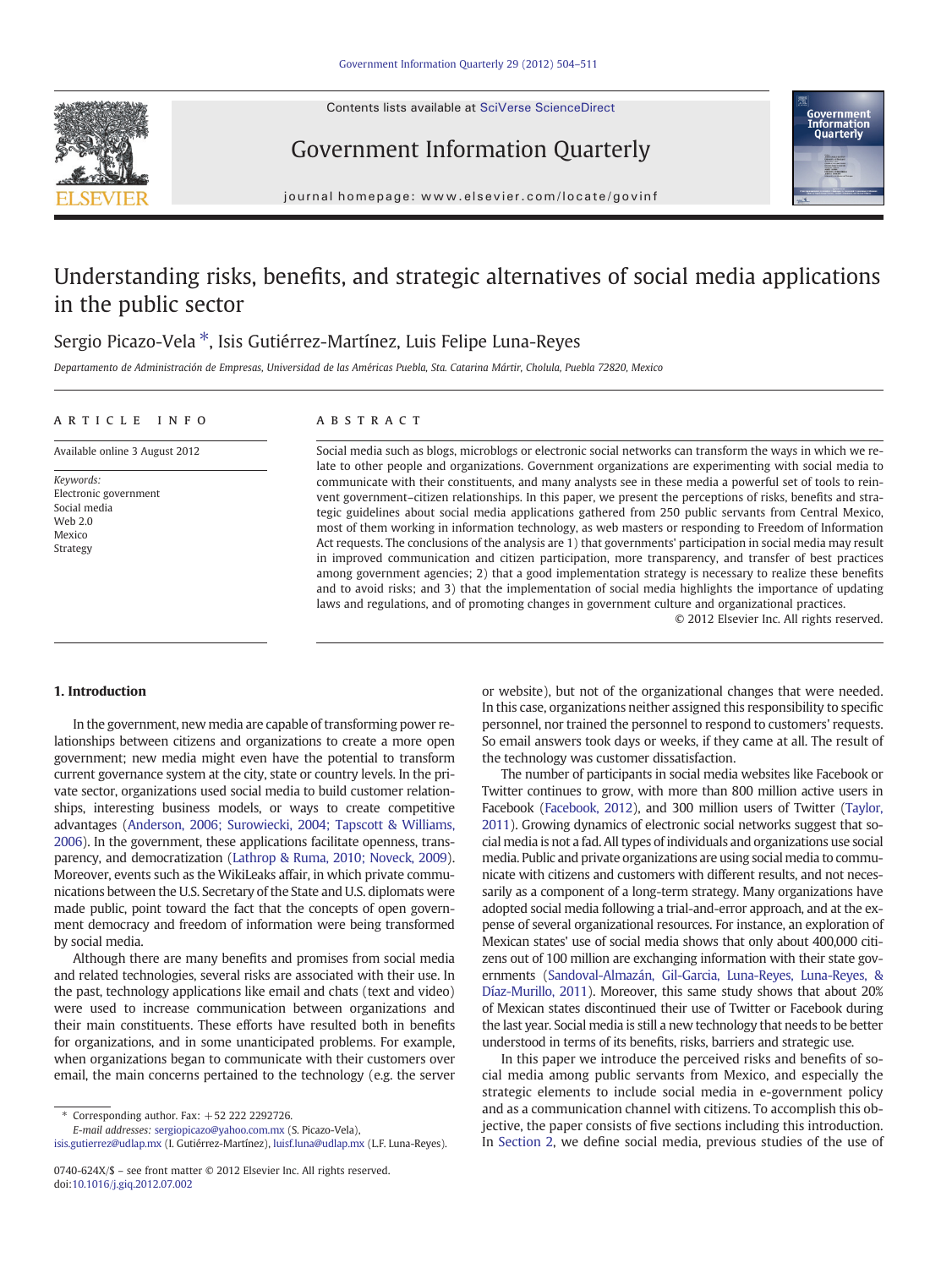<span id="page-1-0"></span>social media at organizations, their use in the public sector, and a conceptual framework that is useful to organize the perceptions of participants. In [Section 3](#page--1-0), the research methodology is elaborated. In [Section 4](#page--1-0), the results of the study are explained. Finally, in [Section 5](#page--1-0) we present the findings and conclusions, and we suggest some ideas for further research.

#### 2. Literature review

This section begins with a description of some of the key elements related to electronic government in Mexico, and continues with previous research on social media in the government. The section finishes with a conceptual framework used to organize and discuss the results of our research.

#### 2.1. Electronic government in Mexico

Electronic government, or the use of information technology (IT) in the government, began in the 1950s and 1960s, when governments first acquired mainframes with batch processing capabilities [\(Andersen &](#page--1-0) [Dawes, 1991\)](#page--1-0). The term e-government, however, was coined in the mid-1990s, as a parallel term to e-commerce and the use of the internet. In 1994, President Ernesto Zedillo of Mexico uploaded the first website for the presidency, along with two important programs to promote the strategic use of IT in the government: the Public Management Modernization Program, and the Informatics Development Program [\(Gil-Garcia,](#page--1-0) [Arellano-Gault, & Luna-Reyes, 2010](#page--1-0)). By the early 2000s, all state governments in Mexico had an internet presence, at least in the form of a simple home page with a message from the Governor and some basic government information.

At the Federal level, the most important impulse to electronic government in Mexico took place under President Vicente Fox, mainly because of the Good Government Agenda, and the e-Mexico program ([Gil-Garcia et al., 2010; Luna-Reyes, Gil-Garcia, & Cruz,](#page--1-0) [2007](#page--1-0)). The former included a set of strategic elements promoting process improvement, IT infrastructure and information policy with the purpose of creating a more effective, efficient and trustworthy government. The e-Mexico program consisted of three strategic components. The first supported Good Government Agenda strategies by promoting investment and the development of an IT infrastructure and system platforms for the government. The second was associated with the creation of internet access points for citizens, and the last created content in the areas of health, education, economy and government services [\(Luna-Reyes, Gil-Garcia, & Cruz, 2007](#page--1-0)). Both programs provided a wide variety of relevant content for Mexican citizens. Moreover, the infrastructure program had a positive impact on access to internet, which was 29.7% in 2011 according to the Mexican Association for the internet [\(AMIPCI, 2011](#page--1-0)). In fact, the e-Mexico program was very innovative, creating on-line communities through the main web portal, and taking the country to the top ten of the UN's 2004 e-Participation index [\(Luna-Reyes, Gil-García, & Rojas-Bandera,](#page--1-0) [2007](#page--1-0)).

Despite these developments during President Fox's term, Mexico still lacks an integrated strategy to take advantage of IT investments in the public sector. In fact, investments and innovations through electronic government have been reduced under President Calderon [\(Gil-Garcia et al., 2010\)](#page--1-0). As a result, Mexico has dropped from 31st place in the UN Government e-Readiness index in 2005 to 55th in the 2012 report [\(UN, 2012\)](#page--1-0).

Many Federal agencies are experimenting with the use of social media. Some of them, such as the Bureau for the Defense of Consumer Rights, are making innovative uses of blogs and videocasts. Unfortunately, there has been no systematic assessment of social media adoption and use by Federal agencies. The online presence of Mexican states has been improving [\(Sandoval-Almazán & Gil-Garcia, 2009](#page--1-0)). The inclusion of social media tools in state government portals has

increased, but still is in its early stages. About one-third of states use RSS feeds, only 3.1% have blogs, and 48.8% use social markers and social networks ([Sandoval-Almazán et al., 2011](#page--1-0)). An evaluation of 108 municipal websites reflects an even lower level of adoption. The evaluation – which took place in 2009 – shows that only 19% of the websites included in the sample used RSS feeds, and 17% had a blog with which to communicate with citizens ([Sandoval-Almazán](#page--1-0) [& Gil-Garcia, 2012](#page--1-0)).

President Calderon has expressed his commitment to innovation and transparency, creating a new model of digital communication for the presidency. This model has four components: a new website, online spaces for interaction with citizens, an ordered platform of social networks, and a presidential blog ([Sosa-Mirafuentes, 2011](#page--1-0)). Although the new model shows the importance of social media to the President, there is virtually no interaction between the President and the citizens on these spaces. The assessment of perceived risks, benefits and strategic alternatives of social media tools which we explore in this paper may increase the use of social media by the Mexican government.

#### 2.2. Previous research in social media use in the government

The literature often refers to social media as Web 2.0 and most of the time these terms are used interchangeably [\(Kaplan & Haenlein, 2010;](#page--1-0) [Ryberg, 2008](#page--1-0)). However, social media and Web 2.0 are distinct concepts [\(Kaplan & Haenlein, 2010\)](#page--1-0). Web 2.0 (also called social or participatory web) stands as a networked platform, spanning all connected devices that encourage collaboration in terms of the creation, organization, linking and sharing of content [\(Chang & Kanan, 2008; Chun, Shulman,](#page--1-0) [Sandoval-Almazan, & Hovy, 2010; O'Reilly, 2007\)](#page--1-0). This platform includes a collection of technologies such as blogs, microblogs, wikis, content sharing sites, social networking sites, and RSS [\(Chang & Kanan, 2008;](#page--1-0) [Chun et al., 2010; Kaplan & Haenlein, 2010; Kes-Erkul & Erkul, 2009;](#page--1-0) [Kuzma, 2010\)](#page--1-0). Social media, in contrast, "is a group of internet-based applications that build on the ideological and technological foundations of Web 2.0 and that allow the creation and exchange of user-generated content" [\(Kaplan & Haenlein, 2010](#page--1-0), p. 61). Following this idea, Web 2.0 is more related to the technical platform in which social media applications are built to create and exchange user-generated content.

Social media using Web 2.0 technologies is a worldwide phenomenon, with two-thirds of the global online population visiting social sites [\(Kuzma, 2010](#page--1-0)). Some social media sites that dominate the global market, in terms of social networking and user contents, are Facebook, LinkedIn, YouTube and Twitter ([Kes-Erkul & Erkul, 2009; Kuzma,](#page--1-0) [2010\)](#page--1-0).

Because of the success of social media, researchers are studying a variety of applications and potential issues related to the use of social media at organizations. Some of the research on applications at organizations includes the study of its roles in individual adaptation to IT-induced change ([Bruque, Moyano, & Eisenberg, 2008](#page--1-0)), in providing e-services [\(Chang, Yuan, & Li, 2009\)](#page--1-0), and in finding business opportunities ([Wilson, 2009\)](#page--1-0). On the other side, studies about potential problems of the use of social media at organizations include their use to support hiring decision at organizations ([Clark & Roberts, 2010](#page--1-0)), privacy concerns [\(Chang & Kanan, 2008; Sola-Martinez, 2009; Tisselli,](#page--1-0) [2010\)](#page--1-0), cross-cultural impact ([Vitkauskaite, 2010\)](#page--1-0), and effects on productivity ([Wilson, 2009\)](#page--1-0).

Governments are adopting social media with different purposes, such as recruiting activities [\(Dorris, 2008\)](#page--1-0), reaching out to citizens and other stakeholders ([Chang & Kanan, 2008; Dorris, 2008](#page--1-0)), sharing information within and across government agencies; disseminating information to the public [\(Chang & Kanan, 2008; Dorris, 2008\)](#page--1-0), enhancing community participation in decision making or voting [\(Chun et al.,](#page--1-0) [2010; Dorris, 2008](#page--1-0)) and achieving transparency [\(Bertot, Jaeger, &](#page--1-0) [Grimes, 2010; Jaeger & Bertot, 2010](#page--1-0)).

Among the benefits of the use of social media in governments are efficiency, user convenience, transparency, accountability, citizen